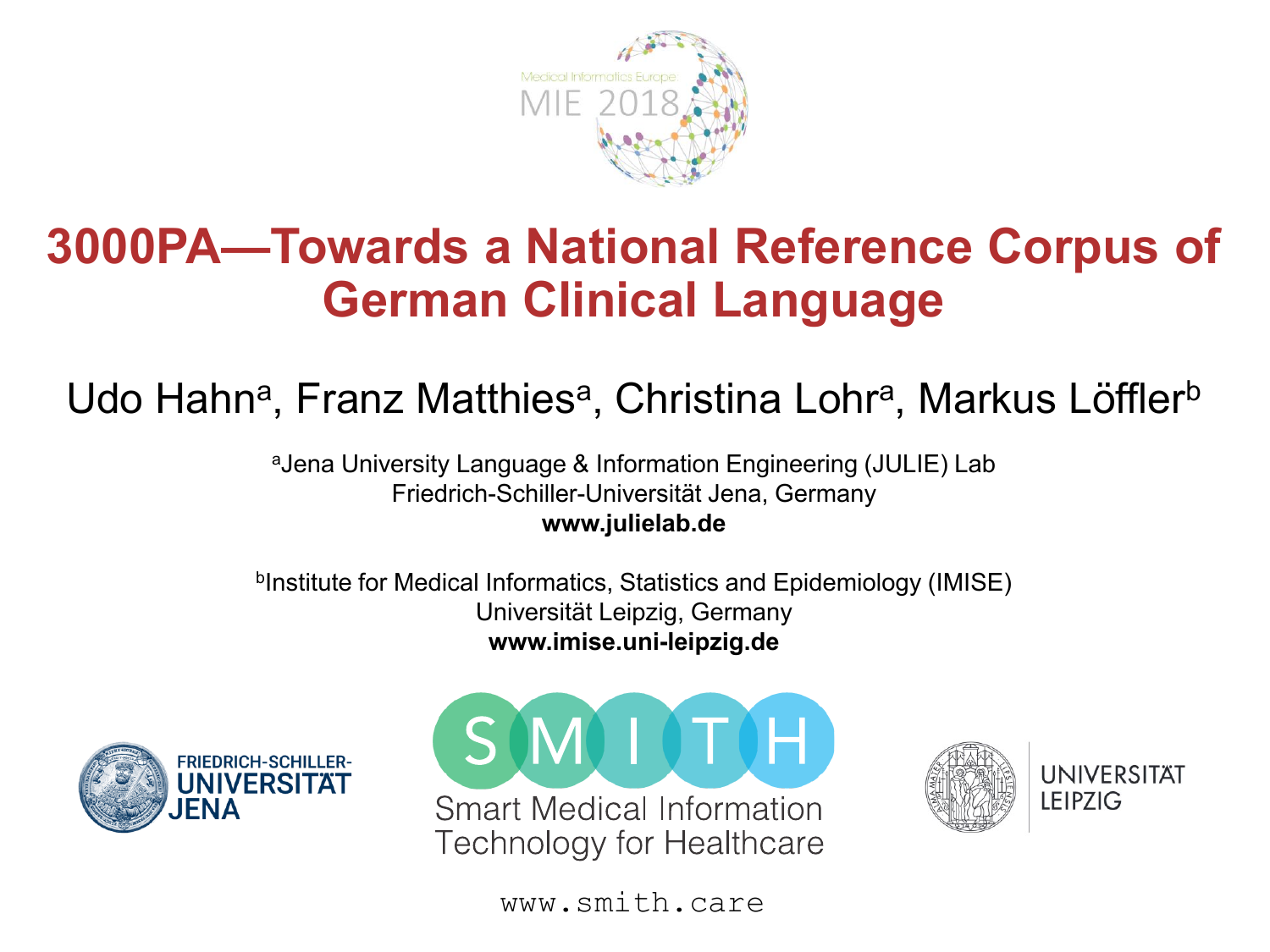# Towards a German Clinical Reference Corpus

#### German-language clinical corpora

- FRAMED: hybrid mix of several (non-)clinical text genres (non-distributable; LREC 2004)
- many other small- and medium-sized corpora from single clinical sites and single genres; non-distributable (German data privacy law)
- vision of a national reference corpus: cross-hospital, cross-genre collection of clinical reports (distributable under DUAs)

#### 3000PA Corpus

- part of SMITH (one of four funded consortia (40 Mio.  $\epsilon$ ) within a major national German initiative to foster medical informatics research (BMBF))
- first national reference corpus for German clinical documents
- ≈ 1000 electronic patient records from three German university hospitals (Aachen, Jena and Leipzig)
- 2010-2015; internistic or ICU units; patients deceased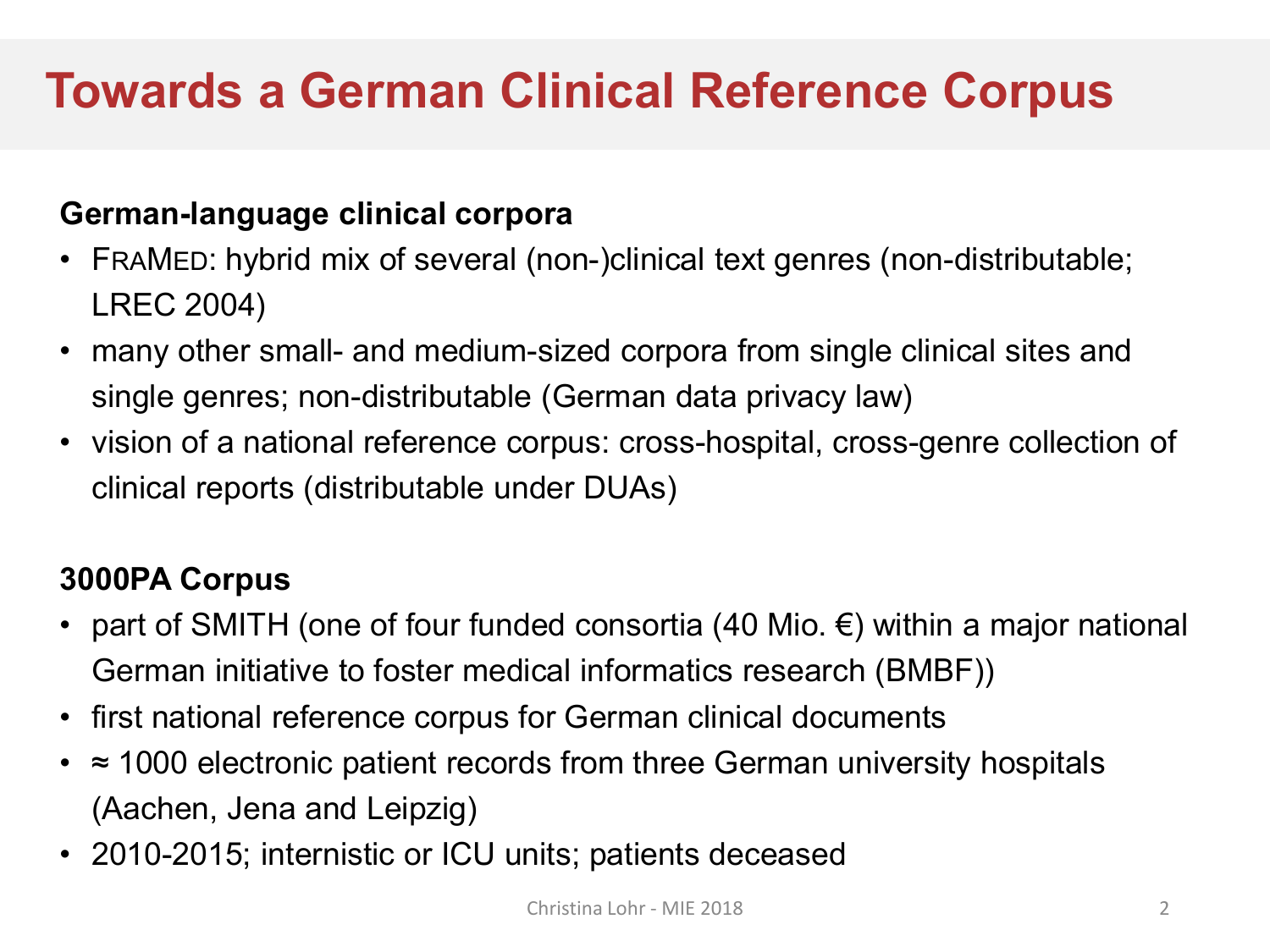# Why a (German) text corpus?

- collections of (machine-readable) text, either used for
	- training NLP systems in a (semi-)supervised way
	- evaluating the performance of (NLP) systems (benchmark data sets)
- (German) clinical text data
	- medical jargon constitutes a sublanguage on its own
	- differ across hospitals, clinical departments and text genres
	- evidence from (distributable) English clinical corpora is not transferable to German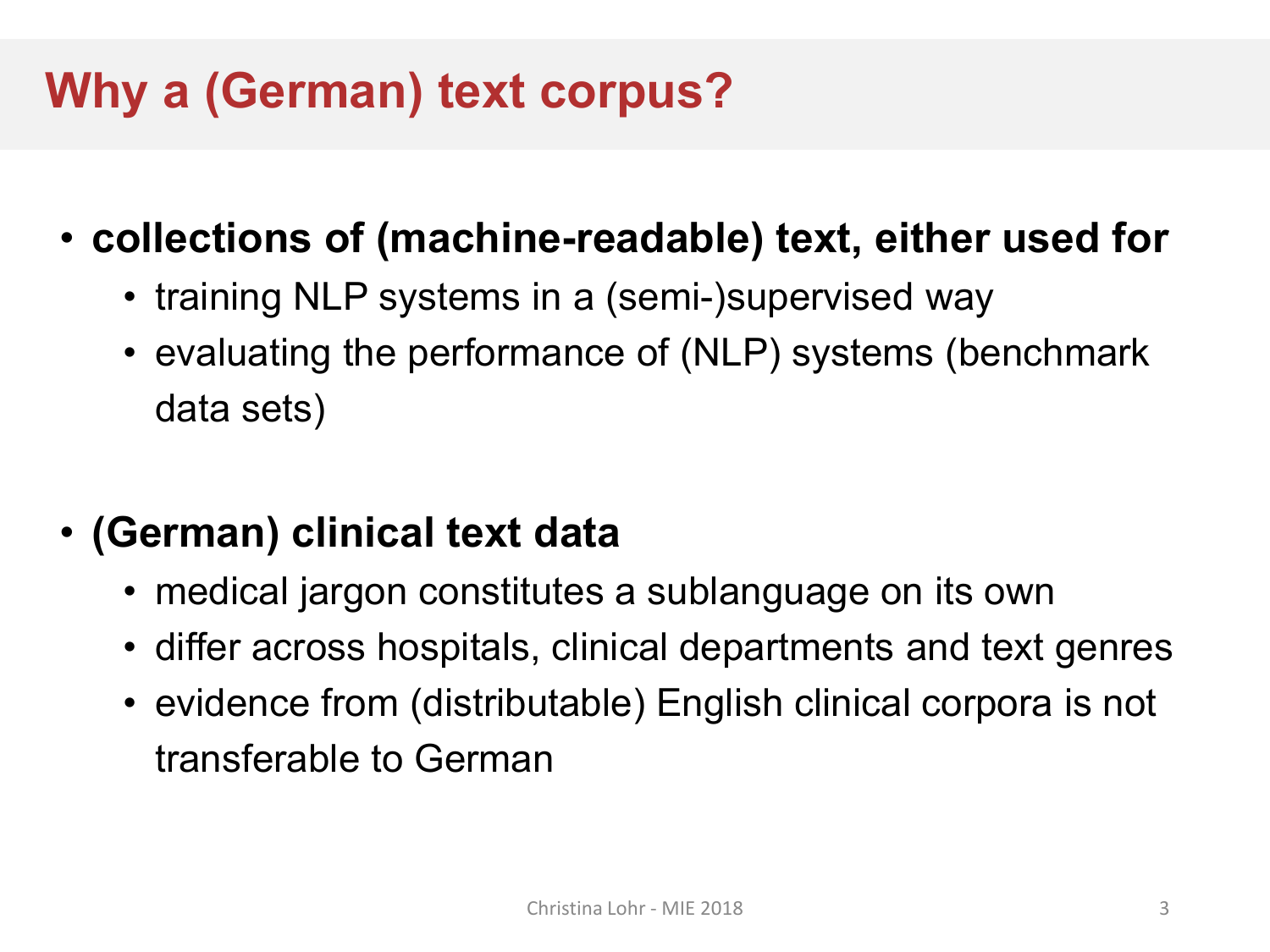#### 3000PA

#### Jena slice of 3000PA

- 1107 text documents
	- 620 discharge summaries
	- 487 transfer letters
- 1.75 Mio tokens
- 180 K sentences
- Leipzig and Aachen slices exhibit similar numbers
	- altogether, roughly > 5 Mio tokens and 500 K sentences
	- meanwhile, five clinical sites have joined the SMITH consortium and will, additionally, contribute around 1000 EPRs each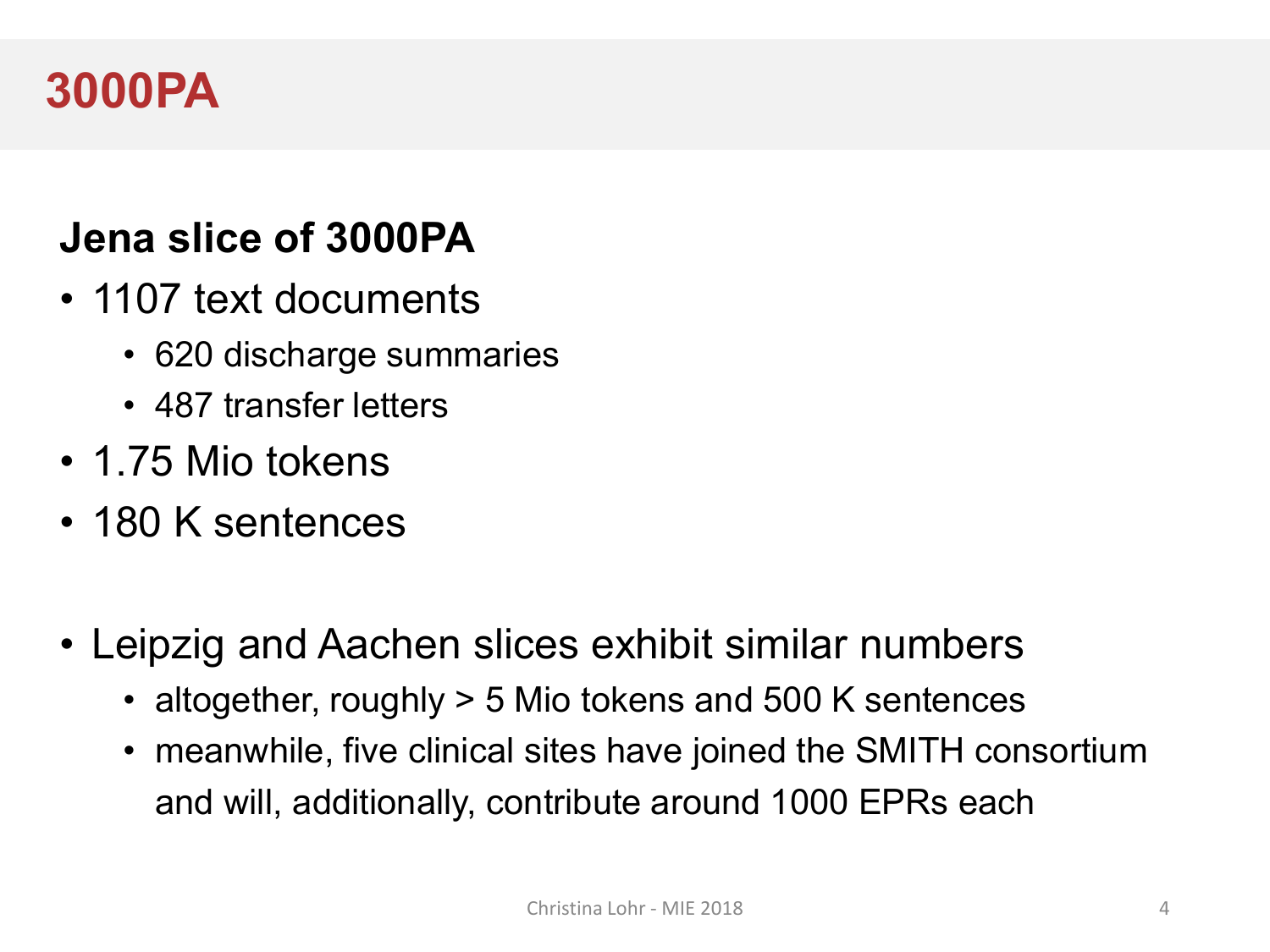# Case study – Medication

- pilot study: corpus can be used by clinic-external staff (JULIE Lab)
- replication of a task similar to the 3rd i2b2 challenge on medication extraction (JAMIA 2010)
- adaptation of English i2b2 guidelines to German clinical language using 3000PA

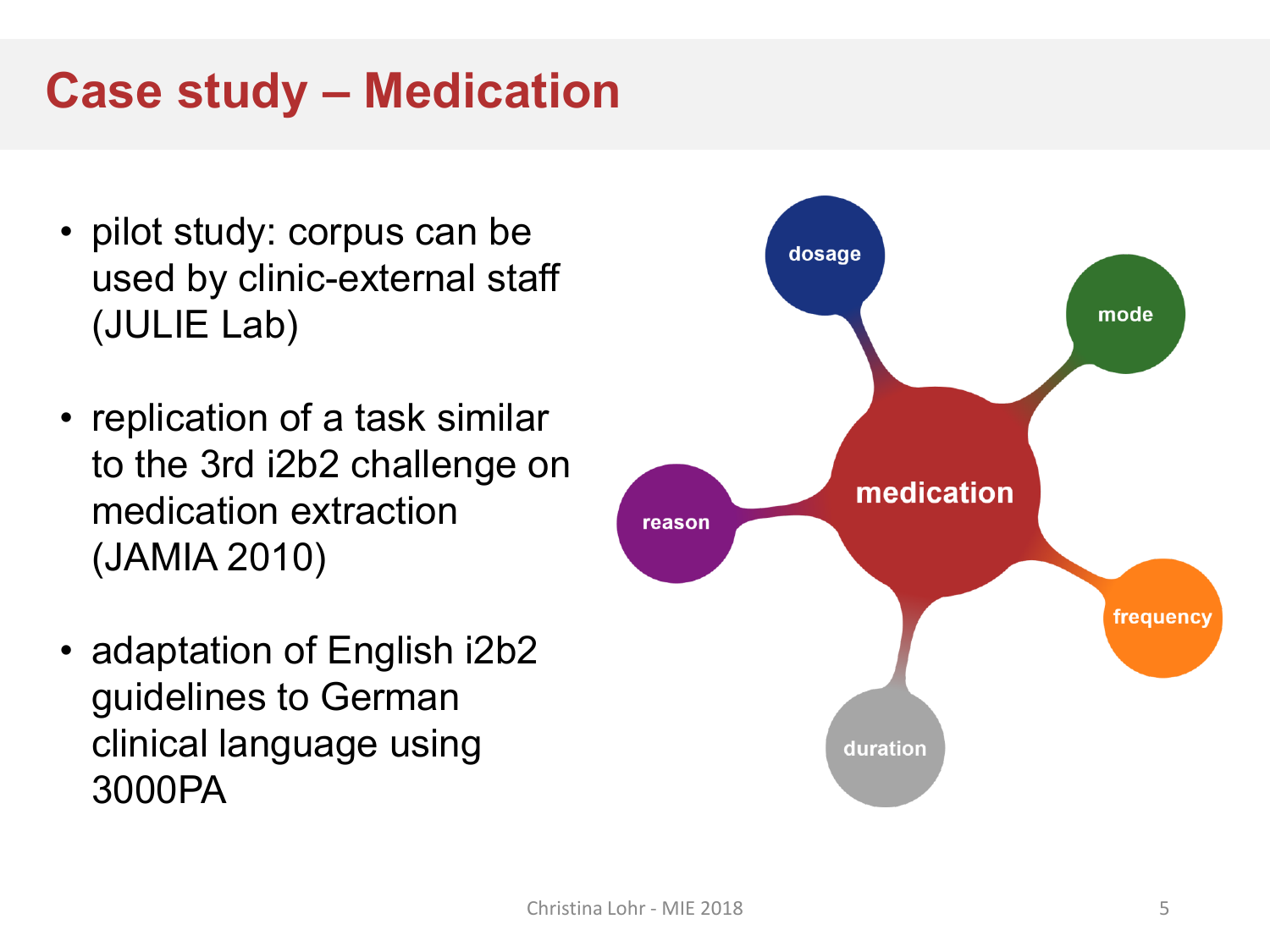# Metadata relevant for medication extraction

- medication The patient received aspirin.
- dosage Oxycodon 5-10 mg
- mode **intravenous** prednisolone therapy
- frequency twice a day
- reason **Due to the dyspnoea symptoms** ...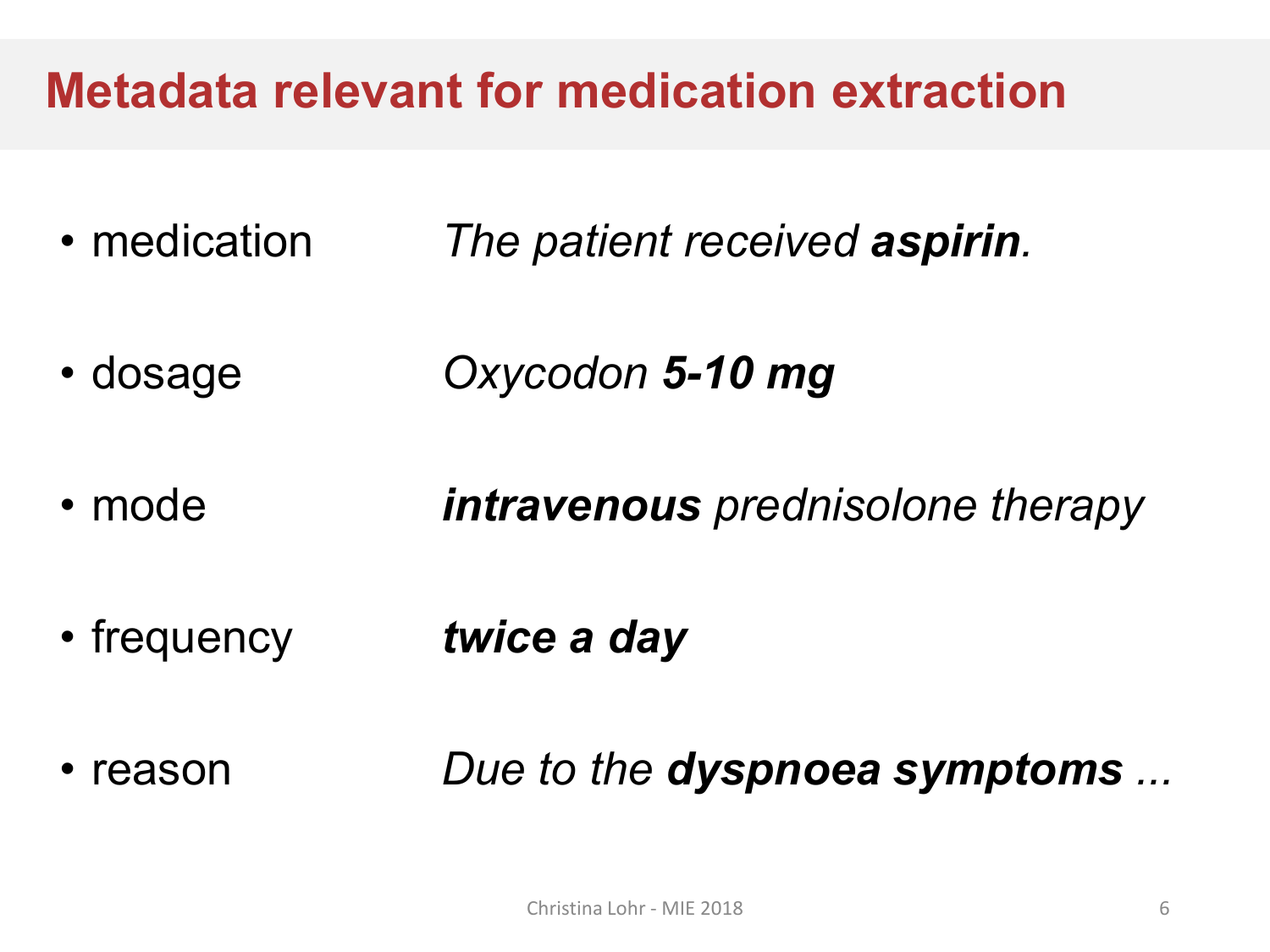# Two studies related to medication extraction

#### manual annotation campaign

- documents annotated with medication information
- BRAT tool
- five students of medicine
- 52 documents double-annotated for measuring the agreement (IAA)

#### automatic medication extraction

- adaptation of the (English) MEDXN system (JAMIA 2014) to German: JUMEX
- based on regular expressions and German dictionaries (Rote Liste)
- rapid prototype only, not tuned for competitions
- processing based on the full Jena slice of 3000PA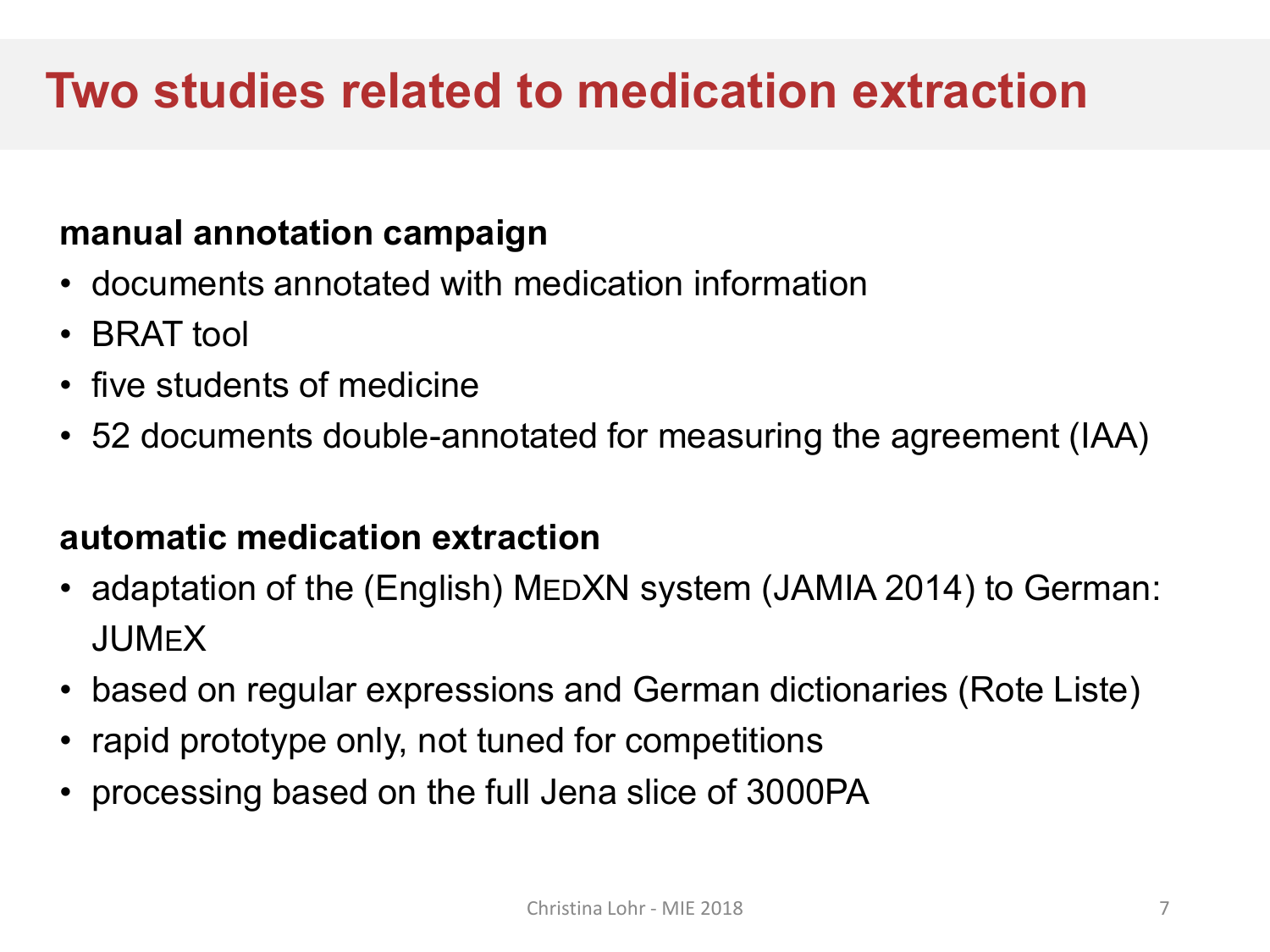## Evaluation study

- performance of human annotation (based on inter-annotator agreement – IAA)
- performance of automatic annotation (based on JUMEX)
- all performance data vary dependent on the choice of string overlap criteria (centroids; LREC 2012)

|            | <b>IAA</b>    | <b>JUMEX</b>  |
|------------|---------------|---------------|
| frequency  | $0.91 - 0.98$ | $0.81 - 0.83$ |
| dosage     | $0.81 - 0.83$ | $0.81 - 0.83$ |
| medication | $0.90 - 0.96$ | $0.49 - 0.50$ |
| duration   | $0.66 - 0.78$ | $0.30 - 0.34$ |
| mode       | $0.69 - 0.85$ | $0.19 - 0.22$ |
| reason     | $0.27 - 0.69$ |               |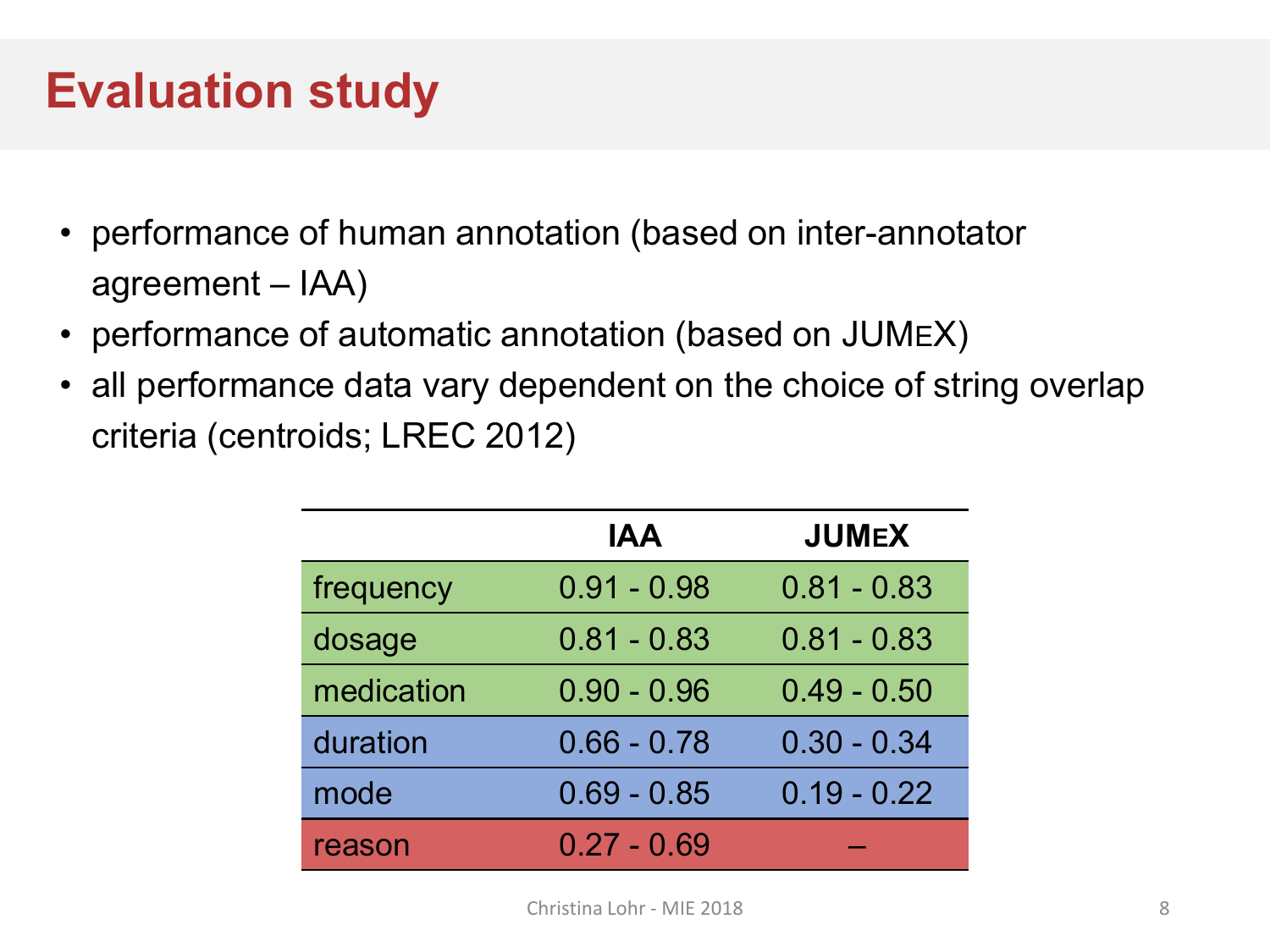### **Conclusion**

- 3000PA: first prototype of a German national reference corpus of clinical documents
	- cross-hospital (3+5), cross-genre (2+x)
	- currently, around 5 Mio. tokens, and 500k sentences
	- annotations available for sentences, tokens, section headings, medications (diseases, symptoms, and therapies soon to come)
- pilot study testing its usability for manual and automatic annotation
- replication of the 3rd i2b2 challenge task for German: medication extraction
- first published German corpus on medication metadata and automatic medication extraction